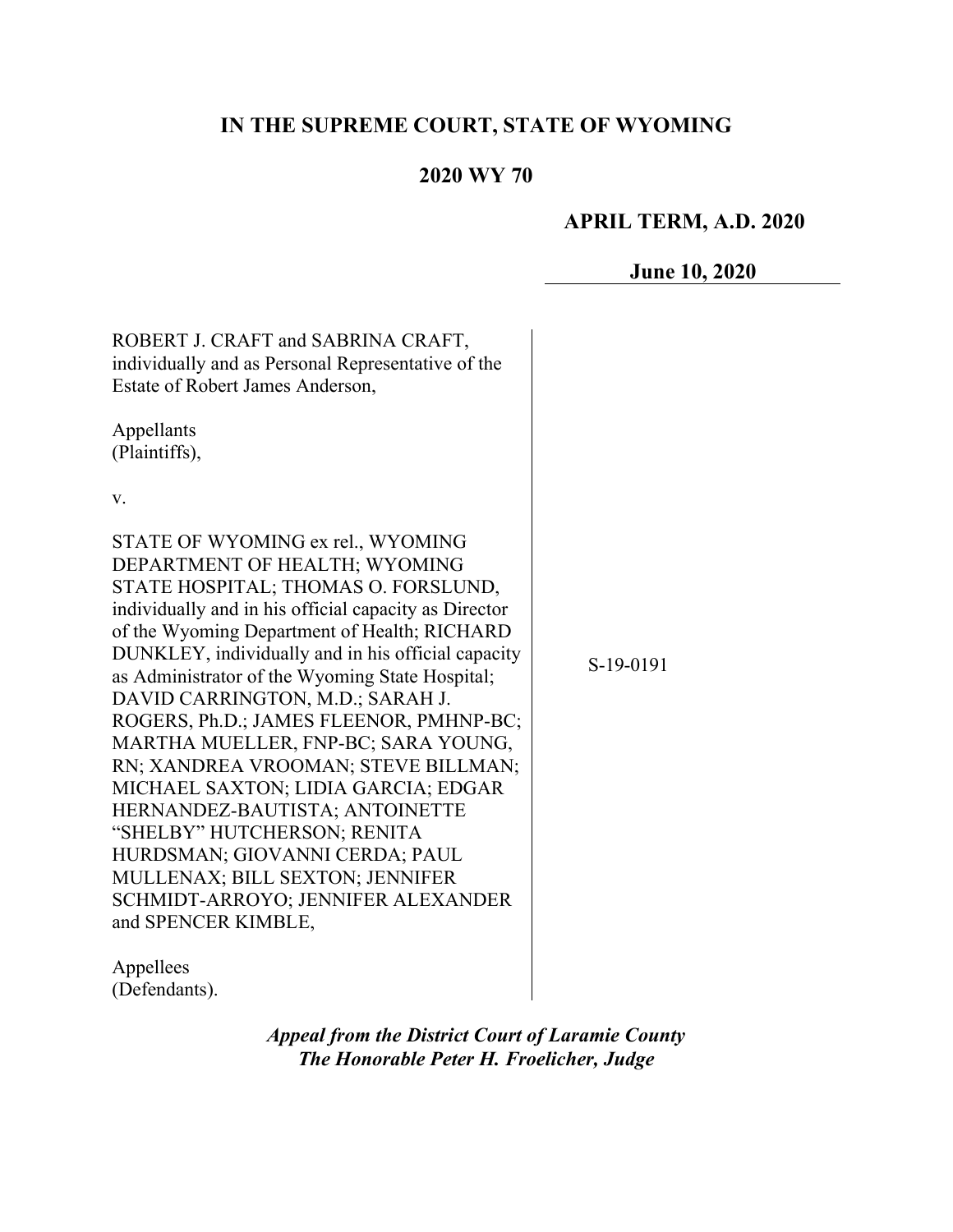### *Representing Appellants:*

*Deborah Ford Mincer, Cheyenne, Wyoming. Argument by Ms. Mincer.*

*Representing Appellees State of Wyoming ex rel. Wyoming Dep't of Health; Wyoming State Hospital; Thomas O. Forslund; Richard Dunkley; David Carrington, M.D.; Sarah J. Rogers, Ph.D.; James Fleenor, PMHNP-BC; Sara Young, RN; Xandrea Vrooman; Steve Billman; Michael Saxton; Lidia Garcia; Edgar Hernandez-Bautista; Antoinette "Shelby" Hutcherson; Giovanni Cerda; Paul Mullenax; Bill Sexton; Jennifer Schmidt-Arroyo; Jennifer Alexander; Spencer Kimble:*

*Bridget L. Hill, Wyoming Attorney General; Misha Westby, Deputy Attorney General; Amy A. Pauli, Senior Assistant Attorney General; Maddisen L. Gorman, Assistant Attorney General. Argument by Ms. Pauli.*

#### *Representing Appellee Martha Mueller, FNP-BC:*

*Mark Collier and Kendra Beckwith of Messner Reeves LLP, Denver, Colorado. Argument by Ms. Beckwith.*

#### *Representing Appellee Renita Hurdsman:*

*Amanda Hunkins Newton of Crowley Fleck, PLLP, Cheyenne, Wyoming.\** 

### *Before DAVIS, C.J., and FOX, KAUTZ, and GRAY, JJ., and PEASLEY, D.J.*

*\*Appellee Renita Hurdsman's Joinder in Brief of Appellees was filed on December 12, 2019.*

**NOTICE: This opinion is subject to formal revision before publication in Pacific Reporter Third. Readers are requested to notify the Clerk of the Supreme Court, Supreme Court Building, Cheyenne, Wyoming 82002, of any typographical or other formal errors so that correction may be made before final publication in the permanent volume.**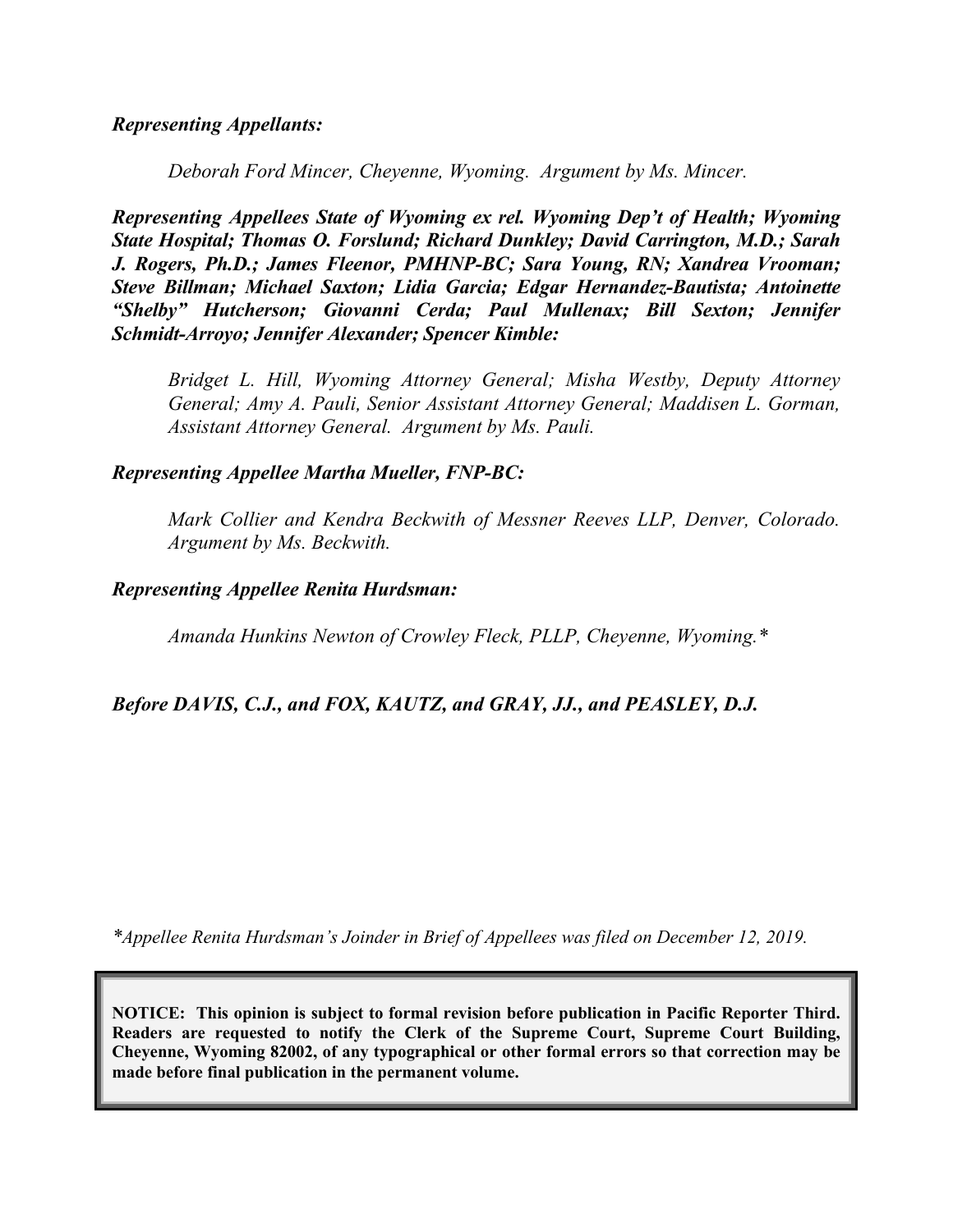#### **PEASLEY, District Judge**.

[¶1] On June 13, 2015, Robert Anderson died while in the custody of the Wyoming State Hospital ("Hospital"). Prior to his death, Mr. Anderson had been adopted by his since deceased paternal grandmother. On June 5, 2018, Robert Craft and Sabrina Craft filed suit against the Hospital and staff for various claims, including medical malpractice, negligence, and wrongful death. Mr. Craft is both Mr. Anderson's biological father and his adoptive brother. Ms. Craft is Mr. Anderson's appointed personal representative. The district court dismissed the complaint, in part because it concluded the Crafts lacked standing and had failed to state a claim under W.R.C.P. 12(b)(6). It reasoned that the Crafts were not qualified wrongful death beneficiaries because of Mr. Anderson's adoption. The district court further concluded that Dr. Sarah Rogers, Ph.D. (a Hospital psychologist) and the Hospital were immune from suit under the Wyoming Governmental Claims Act ("WGCA"). We conclude that, as Mr. Anderson's adoptive brother, Mr. Craft is a qualified wrongful death beneficiary, and that the Crafts' allegations of wrongful death, medical malpractice and negligence are sufficient to survive a motion to dismiss. We further hold that Dr. Rogers and the Hospital are not immune from suit. We reverse and remand for further proceedings.

### *ISSUES*

[¶2] We frame the issues on appeal as follows:

1. As Mr. Anderson's adoptive half-brother, is Mr. Craft a qualified beneficiary under the wrongful death statutes, such that he has standing to maintain this action?

2. Are Dr. Rogers and the Hospital immune from suit under the WGCA?

## *FACTS[1](#page-2-0)*

[¶3] Mr. Craft's biological mother adopted Mr. Anderson prior to the events giving rise to these proceedings. As a result, Mr. Craft's mother, now deceased, became Mr. Anderson's adoptive mother and Mr. Craft, the proposed wrongful death beneficiary, became Mr. Anderson's adoptive half-brother. Sabrina Craft is married to Mr. Craft and is the appointed personal representative for Mr. Anderson.

[¶4] In August of 2014, Mr. Anderson entered a plea of not guilty by reason of mental illness to criminal charges. Following his plea, Mr. Anderson was transported to the

<span id="page-2-0"></span><sup>&</sup>lt;sup>1</sup> For purposes of review, the facts are taken from the allegations in the complaint and accepted as true. *Wyo. Guardianship Corp. v. Wyo. State Hosp.*, 2018 WY 114, ¶ 3 n.2, 428 P.3d 424, 428 n.2 (Wyo. 2018).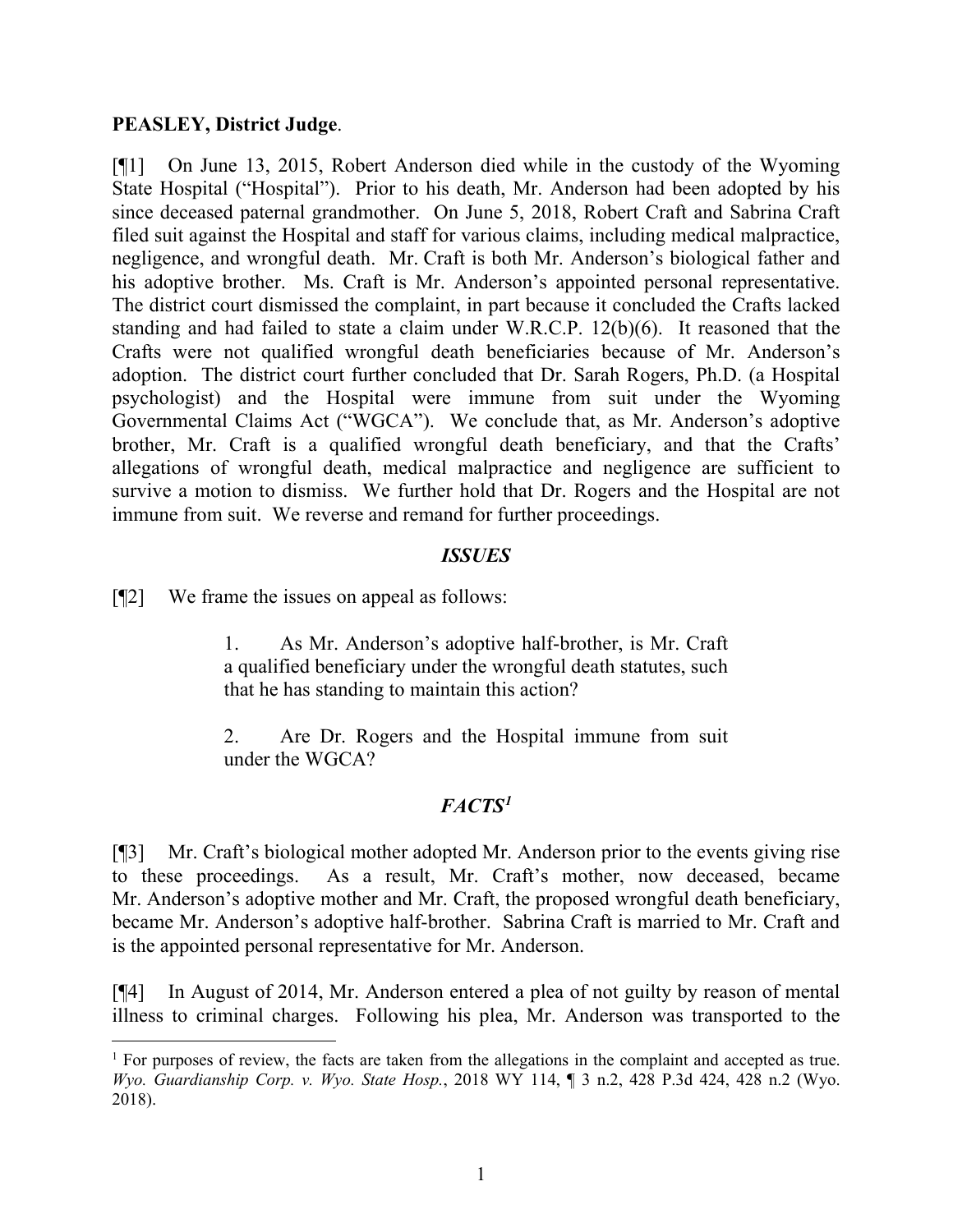Hospital in Evanston, Wyoming for a forensic evaluation. The Hospital assigned Dr. Sarah Rogers to perform this evaluation.

[¶5] At the time of his death, Mr. Anderson had resided at the Hospital for eight (8) months and was being treated for serious medical conditions. While in the custody of the Hospital, Mr. Anderson was prescribed various medications and made complaints of symptoms in his right arm and other areas of his body. The complaint alleges that Mr. Anderson's death was more likely than not due to the drugs given to him and that the toxicology reports showed that Mr. Anderson had anti-depressants in his system at levels that exceeded therapeutic range.

[¶6] After complying with the claim requirements of the WGCA, the Crafts filed suit against the Hospital and some of its employees and contractors. The complaint included eight separate causes of action, including: 1) state law and 42 U.S.C. § 1983 claims for wrongful death and personal injury; 2) violation of 42 U.S.C. § 1983 as to Robert Craft and Sabrina Craft; 3) Unlawful Policies, Customs, or Habits under 42 U.S.C. § 1983; 4) State Constitutional Violations; 5) State Tort Claims for Wrongful Death and Medical Malpractice; 6) Vicarious Liability; 7) Ordinary Negligence; and 8) Injunctive relief.

[¶7] The Appellees filed motions to dismiss, and the district court granted the motions, dismissing the complaint in its entirety without prejudice. The district court dismissed the state and federal wrongful death actions under W.R.C.P. 12(b)(6) and for lack of standing, concluding that the adoption rendered Mr. Craft an unqualified beneficiary for whose benefit a wrongful death action could be maintained, and because the complaint failed to satisfy the elements necessary to show deliberate indifference. For similar reasons, the district court dismissed the 42 U.S.C. § 1983 claims for violation of Familial Association and for Unlawful Policies, Customs, or Habits for lack of standing, and for failure to state a claim upon which relief could be granted. The district court concluded the adoption severed Mr. Craft's right to bring such a claim, and the complaint lacked the necessary allegations concerning the Defendants' intent to interfere with the family. The district court dismissed the state constitutional claims because the "Wyoming Legislature has not authorized such an action." The district court dismissed the medical malpractice and negligence claims because it found that the Hospital and its employees were immune from suit. Furthermore, the district court dismissed the medical malpractice claims against Defendants Mullenax, Sexton, Schmidt-Arroyo, Alexander and Kimble under the two-year statute of limitations because these defendants were not named in the original claim to the medical review panel. Finally, the district court dismissed the claim for vicarious liability under W.R.C.P. 12(b)(6) and the injunctive relief claim for lack of standing and failing to establish a "sufficient personal interest in the outcome."

[¶8] On appeal, the Crafts challenge the district court's dismissal of the wrongful death and ordinary negligence claims, and some of the medical malpractice claims. Dispositive on appeal is the district court's conclusion that the adoption disqualified Mr. Craft from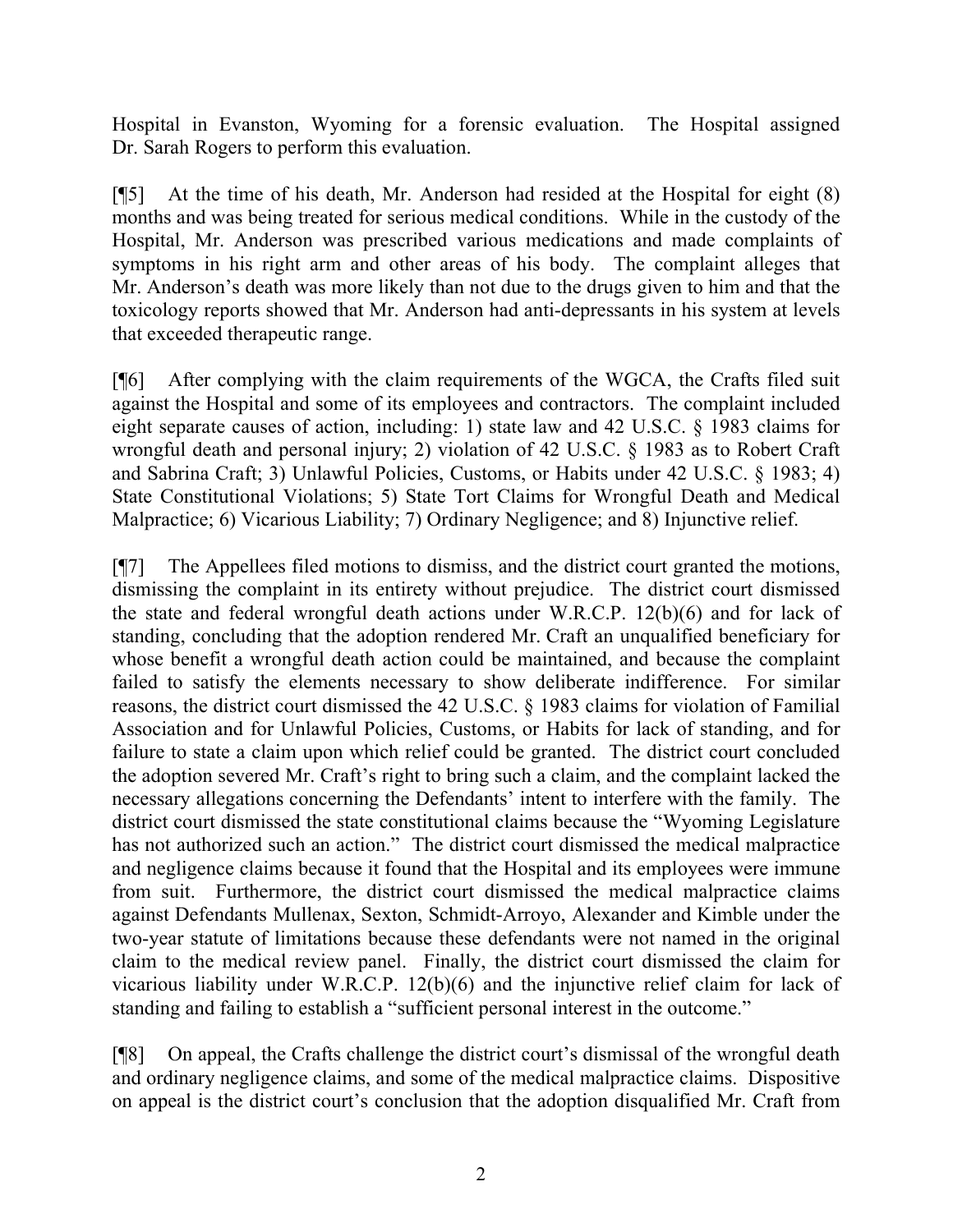being a recognized wrongful death beneficiary pursuant to Wyo. Stat. Ann. § 1-38-102 because he had no "familial connection" to Mr. Anderson, and that the Hospital and its employees were immune from suit. The Crafts do not challenge the dismissal of the medical malpractice claims against Defendants Mullenax, Sexton, Schmidt-Arroyo, Alexander and Kimble; the state constitutional claim; the vicarious liability claim or the injunctive relief claim, and we do not address those matters in this appeal. The Crafts only challenge the 42 U.S.C. § 1983 claims to the extent that the district court dismissed them based on a lack of standing, intending to refile them to sufficiently allege facts necessary for those claims to survive a motion to dismiss. Thus, as to the section 1983 claims, we only review the district court's conclusion that the Crafts lack standing to bring those claims.

### *STANDARD OF REVIEW*

[ $[$ [9] Our review of a motion to dismiss, whether under W.R.C.P. 12(b)(6) or 12(b)(1), is de novo. *Allred v. Bebout*, 2018 WY 8, ¶ 29, 409 P.3d 260, 268 (Wyo. 2018). "[W]e employ the same standards and examine the same materials as the district court: we accept the facts alleged in the complaint or petition as true and view them in the light most favorable to the non-moving party." *Moose Hollow Holdings, LLC v. Teton Cty. Bd. of Cty. Comm'rs*, 2017 WY 74, ¶ 20, 396 P.3d 1027, 1033 (Wyo. 2017) (quoting *Guy v. Lampert*, 2015 WY 148, ¶ 12, 362 P.3d 331, 335 (Wyo. 2015)). When we review dismissal of a complaint for lack of jurisdiction, "we focus on the allegations contained in the complaint and liberally construe them in the light most favorable to the plaintiff." *William F. West Ranch, LLC v. Tyrrell*, 2009 WY 62, ¶ 9, 206 P.3d 722, 726 (Wyo. 2009) (quoting *Cox v. City of Cheyenne*, 2003 WY 146, ¶ 7, 79 P.3d 500, 504-05 (Wyo. 2003)). Dismissal is appropriate only if it is certain on the face of the complaint that the plaintiff cannot assert any facts that create entitlement to relief. *Dowlin v. Dowlin*, 2007 WY 114, ¶ 6, 162 P.3d 1202, 1204 (Wyo. 2007); W.R.C.P. 12(b)(6); *Ecosystem Res., L.C. v. Broadbent Land & Res., L.L.C.*, 2007 WY 87, ¶ 8, 158 P.3d 685, 687 (Wyo. 2007).

[¶10] The district court concluded that the Crafts lacked standing to bring suit for wrongful death. Decisions on standing involve questions of justiciability and are, therefore, reviewed *de novo. Bird v. Lampert*, 2019 WY 56, ¶ 7, 441 P.3d 850, 853-54 (Wyo. 2019).

### *DISCUSSION*

### *Statutory standing and failure to state a claim*

[¶11] The district court dismissed the state and federal wrongful death claims for lack of standing and under W.R.C.P. 12(b)(6) for failure to state a claim upon which relief could be granted. As noted, the Crafts do not challenge the district court's dismissal of the 42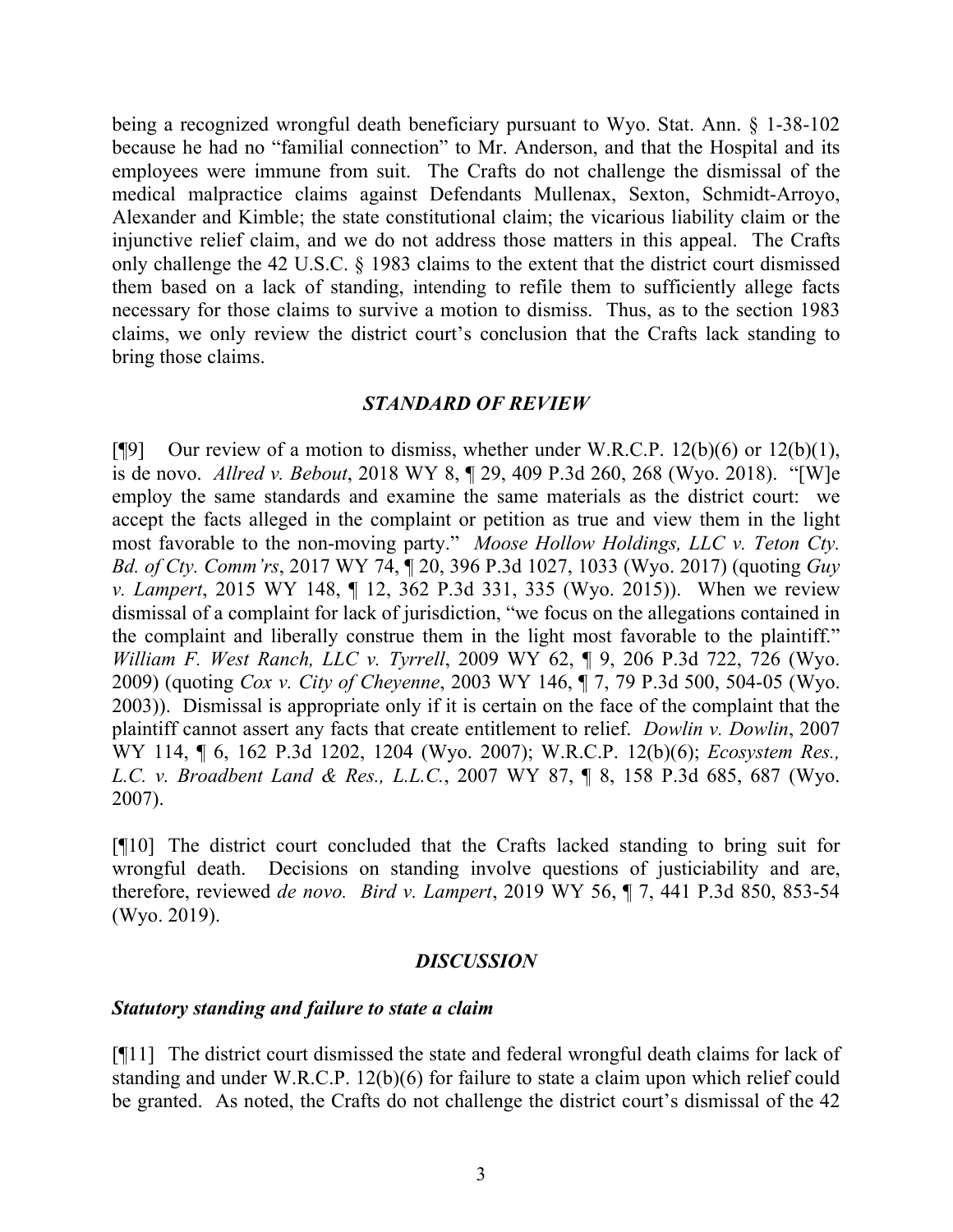U.S.C. § 1983 claims, only its conclusion that the Crafts lacked standing to bring a wrongful death action. The standing analysis applies to the state law and 42 U.S.C. § 1983 wrongful death claims. The district court concluded that the adoption severed Mr. Craft's parental rights and precluded his ability to recover damages in a wrongful death suit. The district court held that "Robert Craft is not entitled to any damages for the alleged injuries because he cannot inherit from Mr. Anderson and he cannot prove he was injured by [Mr.] Anderson's death." The district court concluded the Crafts lacked standing for similar reasons.

[¶12] "Statutory standing is a close cousin of prudential standing, and looks to whether '*this* plaintiff has a cause of action under the statute.'" *In re L-MHB*, 2018 WY 140, ¶ 20, 431 P.3d 560, 567 (Wyo. 2018) (quoting *Steel Co. v. Citizens for a Better Environment*, 523 U.S. 83, 97 n.2, 118 S.Ct. 1003, 1013 n.2, 140 L.Ed.2d 210 (1998)) (emphasis in original). When a party lacks standing to sue under the statute at issue, his "claim should be dismissed for failure to state a claim upon which relief can be granted." *In re L-MHB*, ¶ 20, 431 P.3d at 567.Thus, we consider whether the Crafts have a cause of action under the wrongful death statutes. This analysis resolves both the conclusion that the complaint should be dismissed under 12(b)(6) and for a lack of standing.

[¶13] Wyoming Statutes governing wrongful death actions are found at Wyo. Stat. Ann. § 1-38-101, *et seq*. As we set forth in *Harris v. Grizzle*, 599 P.2d 580, 583 (Wyo. 1979):

> The essentials of such a wrongful death complaint are: (1) the plaintiff's capacity to sue as personal representative of the deceased; (2) that the plaintiffs are the persons entitled by statute to damages; (3) allege sufficient facts to show in what particular the defendant or defendants were negligent; (4) that the defendants' negligence was the proximate cause of death; and (5) damages. The sufficiency of the pleading with regard to any or all of these is a matter for determination within the context of each case.

(Internal citations omitted.)

[¶14] In *Butler v. Halstead By & Through Colley*, 770 P.2d 698, 700 (Wyo. 1989), we held that the persons for whose benefit a wrongful death action is brought are all of those persons identified in the intestate succession statute, Wyo. Stat. Ann. § 2-4-101. Included within the statutory framework for intestate succession are the "brothers and sisters." Wyo. Stat. Ann. § 2-4-101(c)(ii). Wyo. Stat. Ann. § 2-4-101(c)(ii) (LexisNexis 2019) provides:

> If there are no children, nor their descendants, then to his father, mother, brothers and sisters, and to the descendants of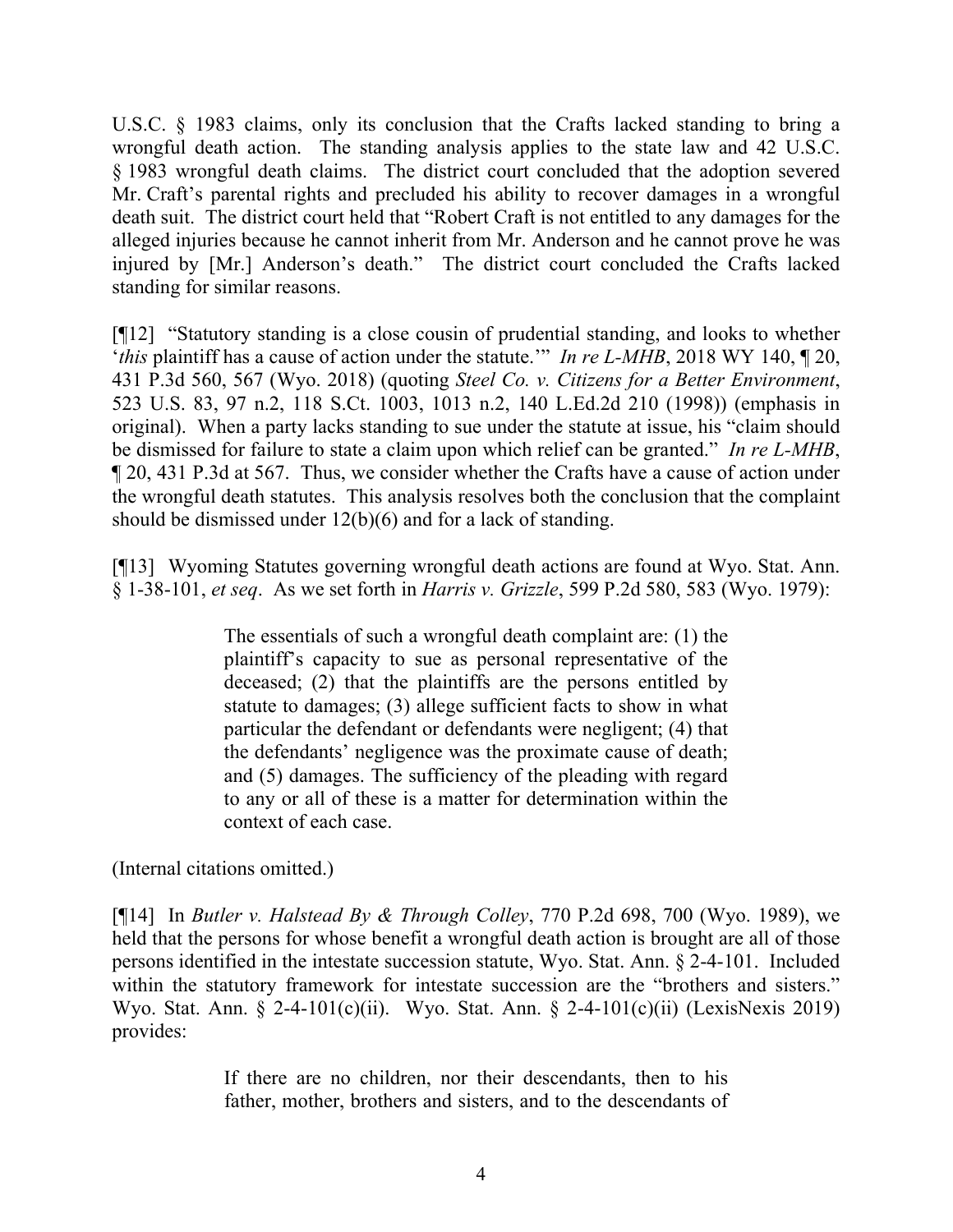brothers and sisters who are dead, the descendants collectively taking the share which their parents would have taken if living, in equal parts.

We presume that statutes are enacted by the legislature with full knowledge of existing law, so we construe statutes in harmony with existing law, particularly other statutes relating to the same subject or having the same purpose. *Hede v. Gilstrap*, 2005 WY 24, ¶ 6, 107 P.3d 158, 163 (Wyo. 2005). The wrongful death statutes, in harmony with the adoption statutes, include siblings created by the adoption as "heirs" who stand to inherit. Correspondingly, these heirs are "persons entitled by statute to damages" and have standing to bring a wrongful death action.

[¶15] In finding that Mr. Craft could not meet element numbers 2 and 5, the district court relied, in part, on our holding in *In re Estate of Kirkpatrick*, 2003 WY 125, ¶¶ 11- 14, 77 P.3d 404, 407-08 (Wyo. 2003) wherein we held, "The only connection statutorily preserved between the biological family and the adopted child is the express right of the adopted child to inherit from his biological parents."

[¶16] The adoption statutes state at Wyo. Stat. Ann. § 1-22-114(a) (LexisNexis 2019):

(a) Upon the entry of a final decree of adoption the former parent, guardian or putative father of the child shall have no right to the control or custody of the child. The adopting persons shall have all of the rights and obligations respecting the child as if they were natural parents.

The adoption statutes and our precedent recognize that an adoption severs the parentchild relationship. "A decree of adoption tears asunder forever the parent-child relationship and for all legal and practical purposes, that child is the same as dead to the parent affected." *In re Estate of Kirkpatrick*, ¶ 16, 77 P.3d at 408 (quoting *In re Adoption of Voss*, 550 P.2d 481, 485 (Wyo. 1976)); *See also In the Matter of the Adoption of CJH*, 778 P.2d 124, 126 (Wyo. 1989); *In re Adoption of CF*, 2005 WY 118, ¶ 11, 120 P.3d 992, 999 (Wyo. 2005). With the severance of the parent-child relationship in an adoption, comes an equally important corollary; a family created by the adoption. As we recognized in *Kirkpatrick*, "[t]he adoption decree severs the relationship between the child and his biological parents and *creates a new and exclusive parent-child relationship between the child and the adoptive parents.*" *Id.*,  $\P$  16, 77 P.3d at 408 (emphasis added). In this case, the adopted child's biological grandmother became his adoptive mother, granting her "all of the rights and obligations respecting the child as if [she was the] natural parent[]." Wyo. Stat. Ann. § 1-22-114.

[¶17] We recognize the importance of severing parental rights after an adoption. However, there is an equally important objective of fully assimilating the adopted child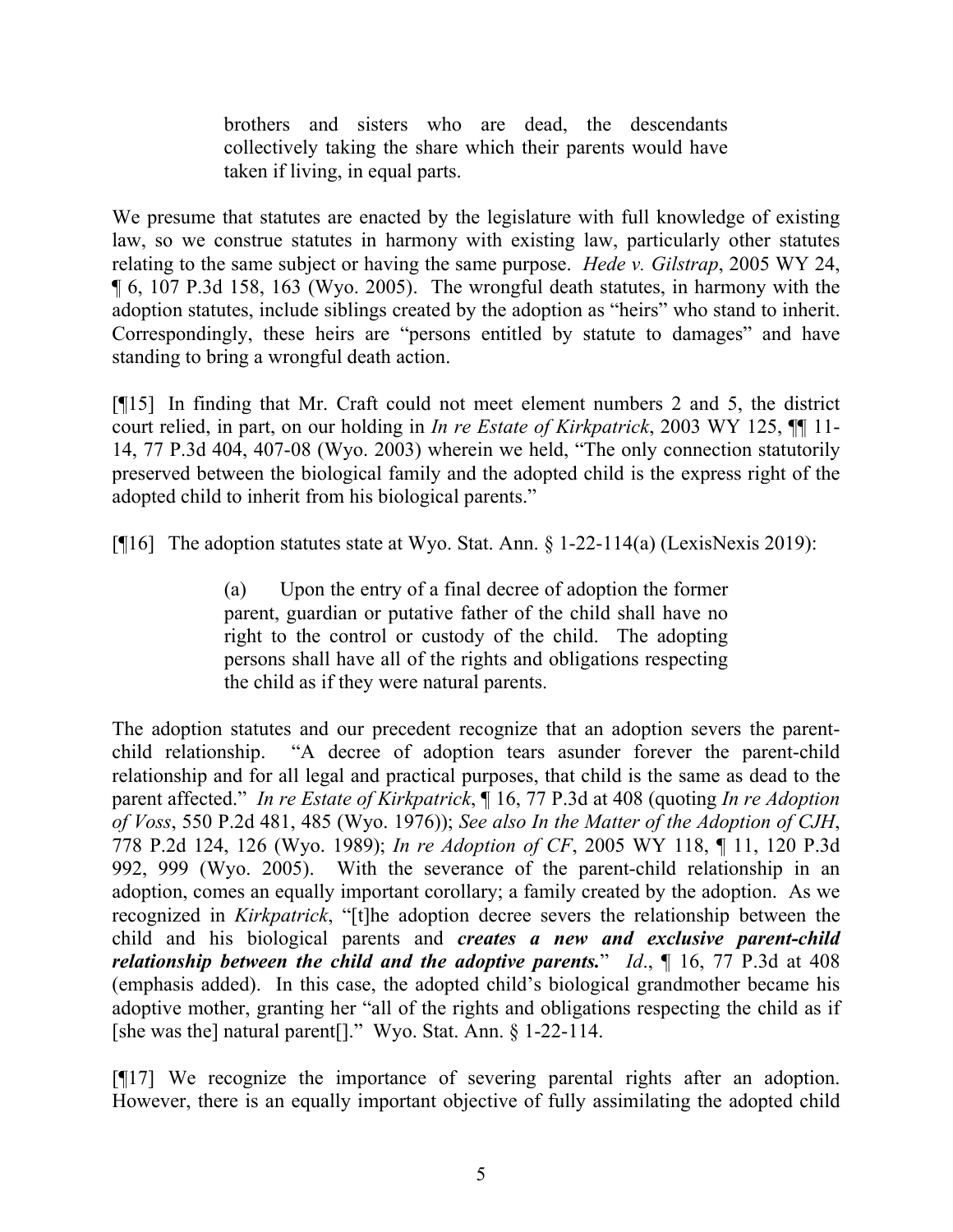into the adoptive family. The adoption statutes promote and recognize this assimilation with a legal relationship of parent and child.

[¶18] An adoption provides a child not only with new parents but new siblings as well. The adoption statutes do not specifically limit or restrict the identity of adoptive siblings, and Courts are not free to legislate under the guise of interpretation of statutes. "[I]t is just as important to recognize what a statute does not say as it is to recognize what it does say." *In re Adoption of Voss*, 550 P.2d at 485. The adoption statutes do not preclude the creation of a sibling relationship between the adopted child and his adoptive parent's other children; there is nothing in the adoption statutes that qualifies or restricts the identity of adoptive siblings beyond those children, adopted or biological, of the adoptive parents.

[¶19] The omission of words from a statute "must be considered intentional on the part of the legislature. Words may not be supplied in a statute where the statute is intelligible without the addition of the alleged omission." *In Interest of ECH*, 2018 WY 83,  $\parallel$  26, 423 P.3d 295, 304 (Wyo. 2018) (quoting *In re Adoption of Voss*, 550 P.2d at 485 (internal citation omitted)). The legislature could easily have chosen to restrict or limit the relationship between an adopted child and his adoptive family if it had intended that result. Severing the "parent-child" relationship is not the same as restricting or limiting the identity of an adoptive family.

[¶20] This Court recognized in *Kirkpatrick* that, with the severance from the biological parents, there is "the new unity with the adoptive parents." *In re Estate of Kirkpatrick*, ¶ 16, 77 P.3d at 408. Siblings include those within the adoptive family. *Id.*, ¶ 13, 77 P.3d at 408. Furthermore, "when referring to 'mother' and 'father,' § 2-4-101 is plain and unambiguous in the context of adoption. 'Mother' refers to the *adoptive* mother, who is given *all rights* by § 1-22-114." *Id.* (emphasis in original). The same is true of the term father. These rights necessarily include the rights of the adoptive siblings to be a part of the new family created by the adoption.

[¶21] An adopted person's right to inherit from adoptive parents is provided by Wyo. Stat. Ann. § 2-4-107, which states:

> (a) If for purposes of intestate succession, a relationship of parent and child shall be established to determine succession by, through or from a person:

> > (i) An adopted person is the child of an adopting parent for inheritance purposes . . . ;

> > (ii) An adopted person shall inherit from all other relatives of an adoptive parent as though he was the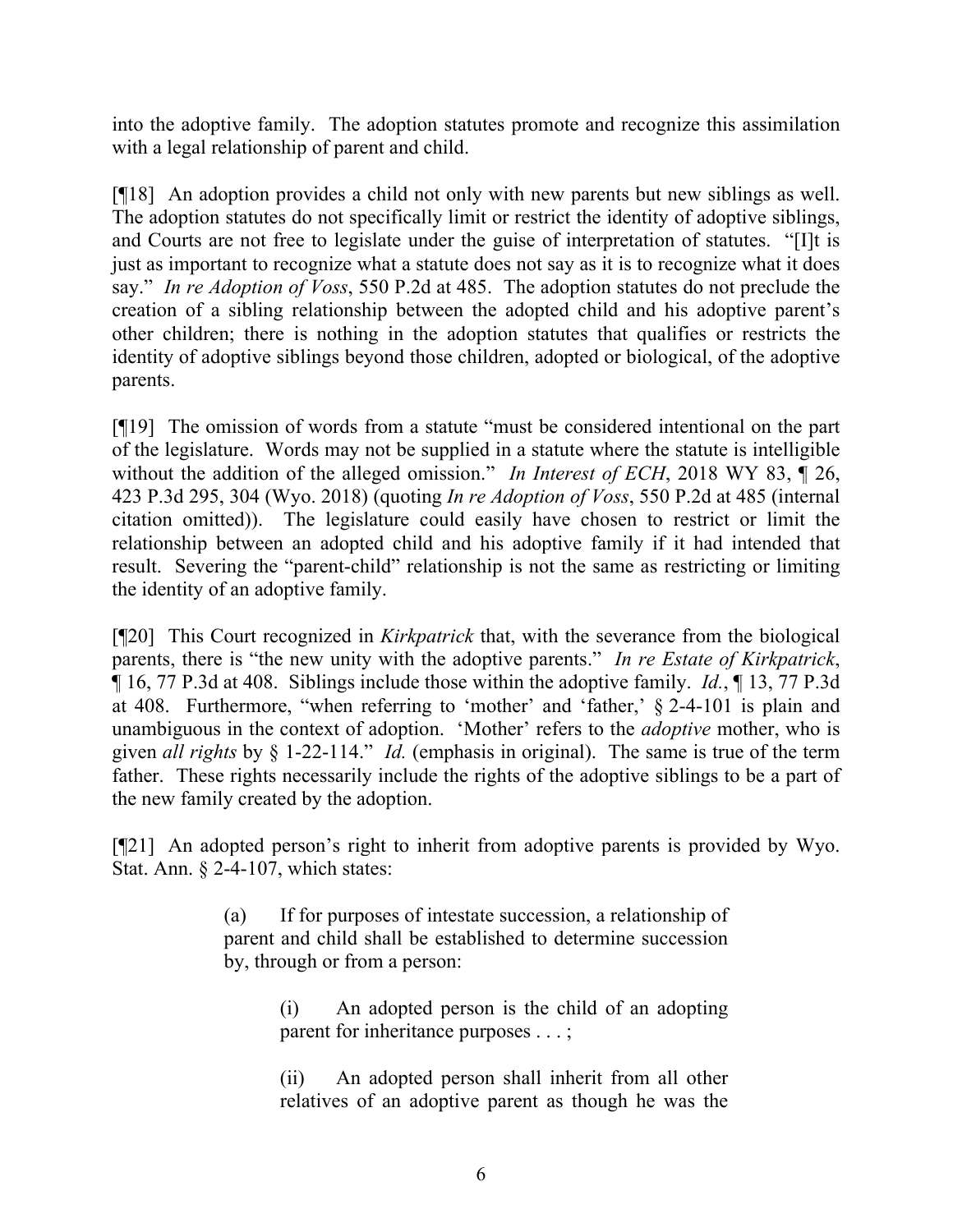## natural child of the adoptive parent and **the relatives shall inherit from the adoptive person's estate as if they were his relatives**.

(Emphasis added.) "Relatives" includes brothers and sisters. The intestate statutes recognize "brothers" and "sisters" for inheritance purposes, and a brother is "a male who has the same parents as another, or one parent in common with another." *Kirkpatrick*, ¶ 13, 77 P.3d at 408. Through the adoption, Mr. Craft and Mr. Anderson had one parent in common with another, thereby fitting the definition of "brothers."

[¶22] It would be an unwarranted extension and presumption to assume that, by specifying those relationships entitled to inherit, the legislature intended to exclude others because of any level of consanguinity severed by an adoption. The clear language of the intestacy statutes allows for an adopted child to inherit from his adoptive parent and for relatives, including adoptive brothers, to inherit from the adoptive child. "Our rules of descent provide that only those persons who are the heirs at law at the time of death of an individual who dies intestate are entitled to succeed to his estate." *Rist v. Taylor*, 955 P.2d 436, 438 (Wyo. 1998).

 $[\P{23}]$  $[\P{23}]$  $[\P{23}]$  The intestate laws and wrongful death statutes<sup>2</sup> do not exclude adoptive siblings for any reason. We will not insert language into a statute that the legislature omitted. *Cheyenne Newspapers, Inc. v. City of Cheyenne*, 2016 WY 125, ¶ 19, 386 P.3d 329, 335 (Wyo. 2016).

[¶24] As the adoptive brother, Mr. Craft qualifies as a beneficiary under the intestacy laws and has the right to bring a wrongful death action. Mr. Craft is an heir with a "tangible interest" in the outcome of this controversy. *State ex rel. Bayou Liquors, Inc. v. City of Casper*, 906 P.2d 1046, 1048 (Wyo. 1995). For these reasons, the district court's order dismissing the claim for wrongful death is hereby reversed and remanded for further proceedings.

## *Waiver of immunity under Wyoming Governmental Claims Act*

[¶25] The district court dismissed the state law claims for wrongful death and medical malpractice based upon the court's conclusion that Dr. Rogers was not a "health care provider" as defined by Wyo. Stat. Ann. § 1-39-110, and therefore no exception to sovereign immunity applied. Further, the district court concluded that the exception included in § 1-39-109 was not an available waiver to sovereign immunity because the

<span id="page-8-0"></span><sup>2</sup> Wyo. Stat. Ann. § 1-38-102(a) (LexisNexis 2019) identifies those who have standing to bring a wrongful death action stating, in pertinent part, that "[e]very wrongful death action under W.S. § 1-38- 101 shall be brought by and in the name of the decedent's wrongful death representative for the exclusive benefit of beneficiaries who have sustained damage."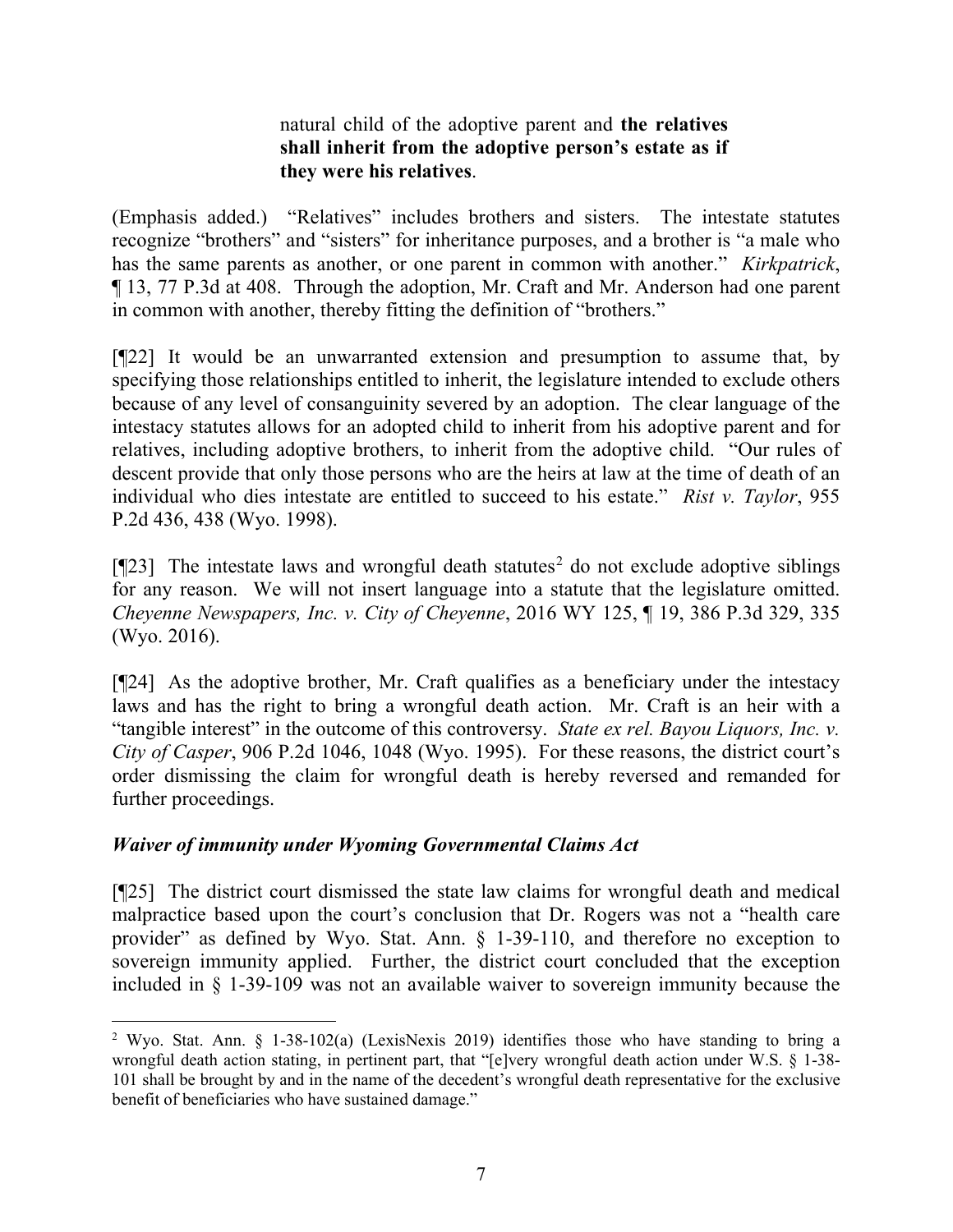Crafts failed to allege that the Defendants were negligent public employees acting within the scope of their duties in the operation of a public hospital.

[¶26] When interpreting the WGCA, we apply the following rules of statutory interpretation: Our goal is to give effect to the intent of the legislature, and we "attempt to determine the legislature's intent based primarily on the plain and ordinary meaning of the words used in the statute." *Krenning v. Heart Mountain Irrigation Dist.*, 2009 WY 11, ¶ 9, 200 P.3d 774, 778 (Wyo. 2009). Statutory interpretation presents a question of law, so our review of the district court's conclusions is *de novo*. *Id.*; *Sinclair Oil Corp. v. Wyo. Dep't of Revenue*, 2010 WY 122, ¶ 7, 238 P.3d 568, 570 (Wyo. 2010).

[¶27] When reviewing claims under the WGCA, we have said that we should not "enlarge, stretch, expand or extend" the statutory language to include "matters not falling within its express provisions." *State, Dep't of Corr. v. Watts*, 2008 WY 19, ¶ 19, 177 P.3d 793, 798 (Wyo. 2008). Instead, we use our "standard rules" of statutory interpretation "to determine whether the legislature intended that immunity be waived for a particular claim and will not resort to reliance upon previous unsupported and unnecessary suggestions that the act is to be interpreted either liberally or strictly." *Id.*, ¶ 20, 177 P.3d at 798-99; *Stroth v. North Lincoln County Hosp. Dist.*, 2014 WY 81, ¶ 7, 327 P.3d 121, 125 (Wyo. 2014) (quoting *Sinclair v. City of Gillette*, 2012 WY 19, ¶ 9, 270 P.3d 644, 646 (Wyo. 2012)); *Fugle v. Sublette Cty. Sch. Dist. No. 9*, 2015 WY 98, ¶ 8, 353 P.3d 732, 735 (Wyo. 2015). The WGCA is a closed-end tort claims act, *Worden v. Village Homes*, 821 P.2d 1291, 1295 (Wyo. 1991); *Harbel v. Wintermute*, 883 P.2d 359, 363 (Wyo. 1994), and serves to bar all claims against governmental employees unless it falls within one of the statutory exceptions. *State, Dep't of Corr.*, ¶ 14, 177 P.3d at 797. With certain exceptions, the WGCA provides governmental entities and public employees with immunity from liability. Wyo. Stat. Ann. § 1-39-104. Section 1-39- 104(a) (LexisNexis 2019) of the WGCA states:

> (a) A governmental entity and its public employees while acting within the scope of duties are granted immunity from liability for any tort except as provided by W.S. 1-39-105 through 1-39-112.

[¶28] The decision of whether to waive immunity for a governmental entity belongs to the Wyoming Legislature, not this Court. Wyo. Const. art. 1, § 8; *Campbell Cty. Mem'l Hosp. v. Pfeifle*, 2014 WY 3, ¶ 29, 317 P.3d 573, 580 (Wyo. 2014). The Hospital is a governmental entity as that phrase is defined in Wyo. Stat. Ann.  $\S$  1-39-103(a)(i). The list of 14 state institutions created by the legislature includes the Wyoming State Hospital in Evanston. Wyo. Stat. Ann. § 25-1-201(a)(x) (LexisNexis 2019); *see also Pfeifle*, ¶ 26, 317 P.3d at 580. Applicable exceptions to immunity under the WGCA include Wyo. Stat. Ann. § 1-39-109 and § 110. Section 109(a) provides: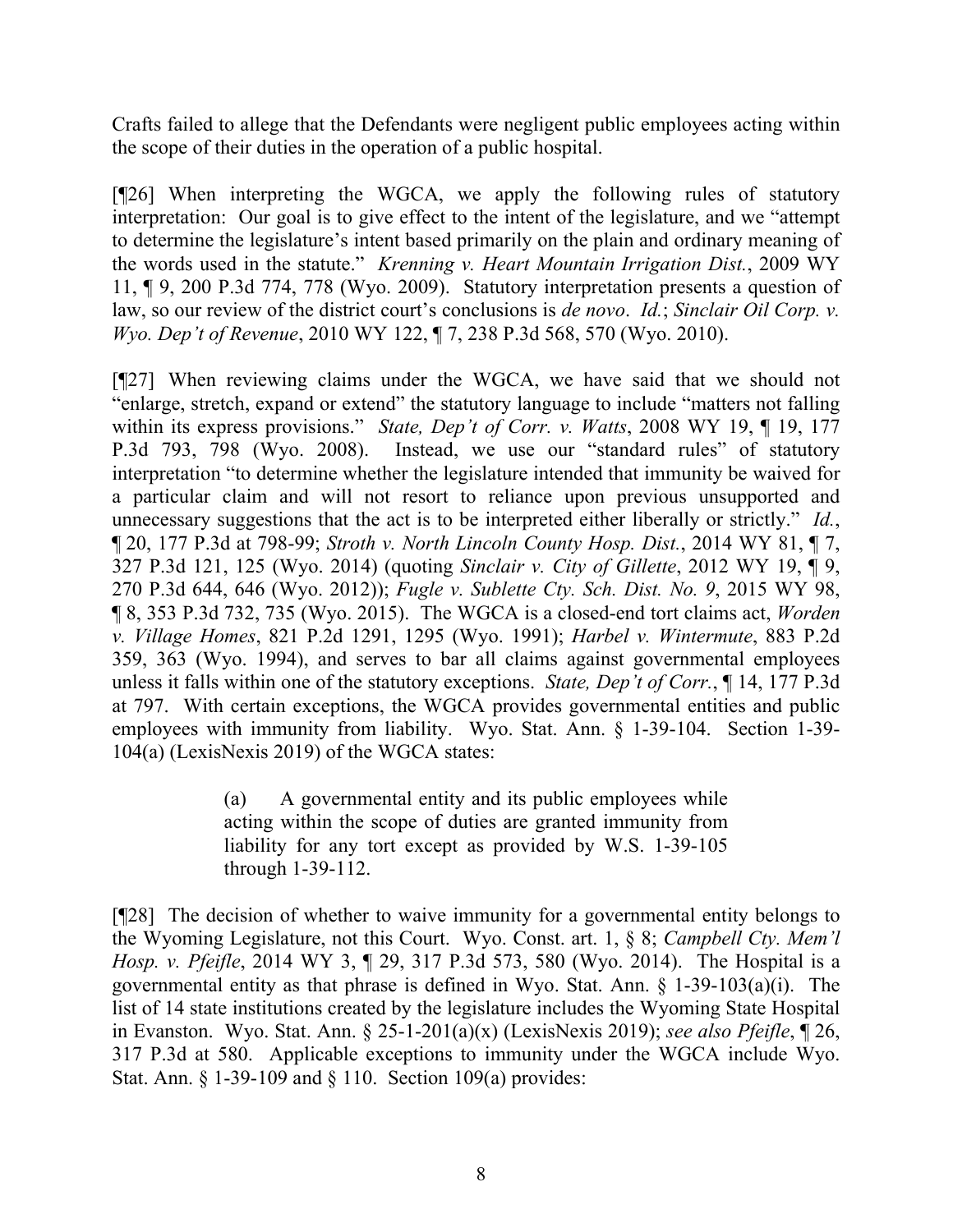(a) Except as provided in subsection (b) of this section, a governmental entity is liable for damages resulting from bodily injury, wrongful death or property damage caused by the negligence of public employees while acting within the scope of their duties in the operation of any public hospital or in providing public outpatient health care.

[¶29] Dr. Rogers argues, and the district court agreed, that she is not a health care provider and is therefore not subject to liability under Wyo. Stat. Ann. § 1-39-110. We need not address whether Dr. Rogers is a health care provider under section 110 because our analysis of section 109 is dispositive. Because the Hospital is a public hospital, sovereign immunity against it is waived under § 109 if Dr. Rogers qualifies as a public employee acting within the scope of her duties in the operation of the Hospital. Wyo. Stat. Ann. § 1-39-109(a).

[¶30] The term "public employee" as used in § 1-39-103 is defined by the WGCA as follows:

(iv) "Public employee":

(A) Means *any officer, employee or servant* of a governmental entity, including elected or appointed officials, peace officers and persons acting on behalf or in service of a governmental entity in any official capacity, whether with or without compensation.

Wyo. Stat. Ann. § 1-39-103(a)(iv)(A) (emphasis added). According to the complaint, Dr. Rogers was obligated, pursuant to Wyo. Stat. Ann. § 7-11-304, to provide a written report; a forensic "evaluation" concerning Mr. Anderson's mental health. A psychologist assigned to perform a forensic evaluation for an inmate at the Hospital could be a "public employee" as defined by the WGCA under the standard of review applicable to a complaint challenged by a motion to dismiss. The complaint alleges that Dr. Rogers was conducting the evaluation at the behest of the Hospital, and pursuant to statutory directive. The germane issue is whether the complaint sufficiently alleges that Dr. Rogers was acting within the scope of her duties in the "operation of any public hospital." Wyo. Stat. Ann. § 1-39-109(a).

[¶31] The legislature did not define the term "operation" as used in the Act, Wyo. Stat. Ann. § 1-39-109(a). When a term is not defined in a statute, this Court will furnish an ordinary and obvious meaning. *Sheridan Commercial Park, Inc. v. Briggs*, 848 P.2d 811, 815 (Wyo. 1993) (citing *Parker Land & Cattle Co. v. Wyoming Game & Fish Comm'n*, 845 P.2d 1040, 1042 (Wyo. 1993)). In the context of immunity under the WGCA, in *City of Torrington v. Cottier*, 2006 WY 145, ¶¶ 8-9, 145 P.3d 1274, 1278 (Wyo. 2006), we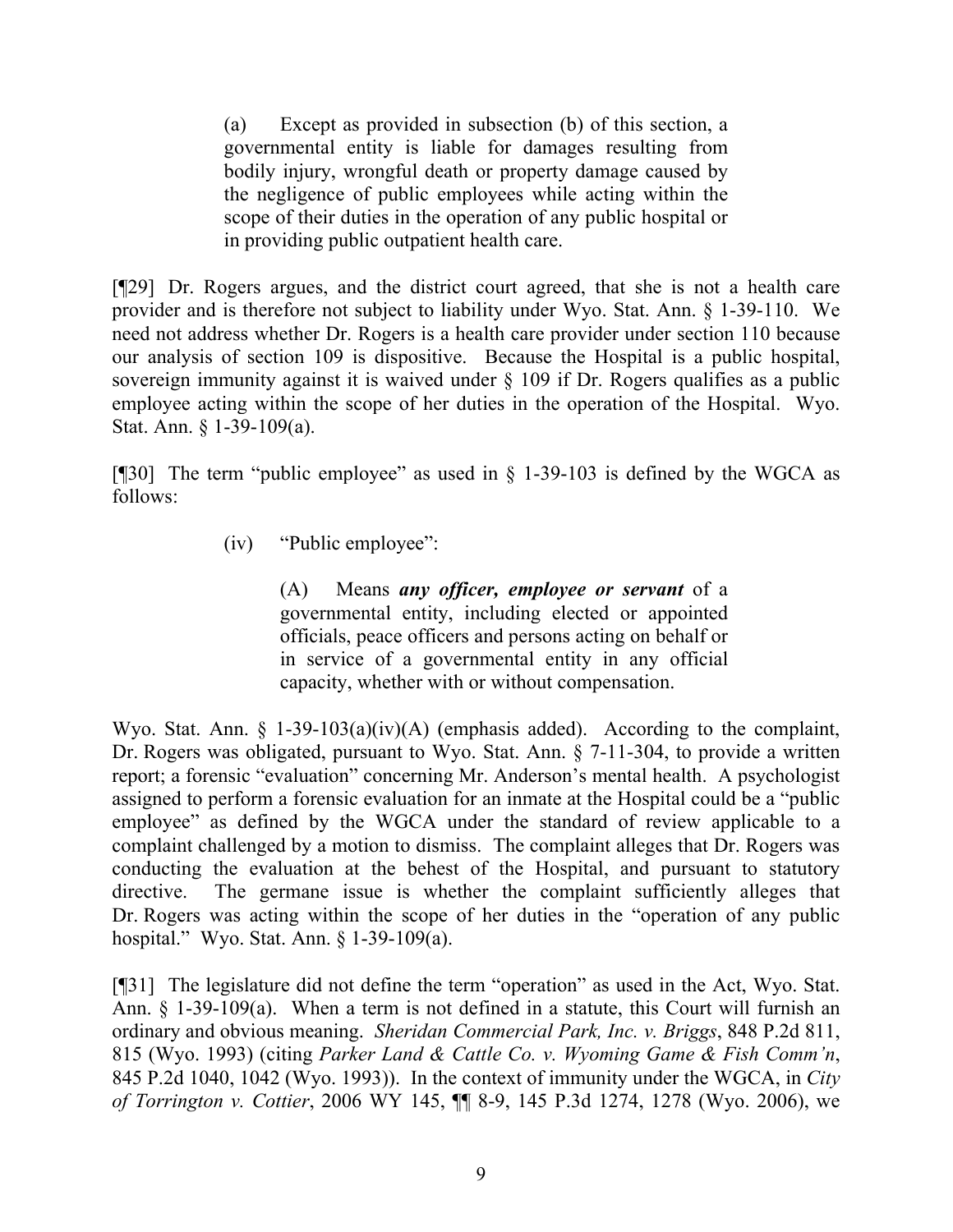considered the definition of operation being the "state of being operative or functional," and concluded that the legislature included maintenance in the phrase "operation of a public utility." Under the ordinary and obvious meaning of "operation," providing an evaluation of Mr. Anderson's mental health for the Wyoming State Hospital and observing and evaluating him in pursuit of restoring his competence qualifies as operations the Hospital regularly conducts, and as a normal component of the State Hospital's functionality. Mr. Anderson had been at the Hospital as a patient for over eight (8) months at the time of his death. The complaint alleges that Dr. Rogers and the Hospital were treating Mr. Anderson throughout this extensive stay in pursuit of restoring his competency. Wyo. Stat. Ann. § 7-11-304(d) (LexisNexis 2019) provides, in pertinent part:

> If the order provides for commitment of the defendant to a designated facility, the commitment shall continue no longer than a forty-five (45) day period for the observation and evaluation of the mental condition of the defendant, which time may be extended by the approval of the court.

[¶32] The complaint alleges that Mr. Anderson was not properly diagnosed, treated, or monitored during his stay at the Hospital, resulting in his death. Forensic evaluations and the related requirement to "observe and evaluate" a patient fall within the scope of regular duties for psychologists at the Hospital. The complaint adequately alleges that Dr. Rogers was working for the Hospital at the relevant times and conducting work as described at Wyo. Stat. Ann. § 7-11-304. For example, at paragraph 13 of the complaint, Crafts allege that Dr. Rogers

> was assigned as an evaluator for Robert James Anderson while he was in the Wyoming State Hospital. Each of the acts and omissions of Dr. Rogers were done by her by virtue of and under her authority as an employee or agent for Defendants State of Wyoming and the Wyoming State Hospital.

[¶33] At paragraph 26 of the complaint, Crafts allege:

The Wyoming State Hospital, through the representations of Dr. Sarah Rogers, kept Mr. Anderson purportedly to restore him to competence. Dr. Rogers' reports and recommendations were not supported by Mr. Anderson's history and his treatment records. Mr. Anderson had been at the Wyoming State Hospital for over eight months at the time of his death. Mr. Anderson had a "loss of chance" for